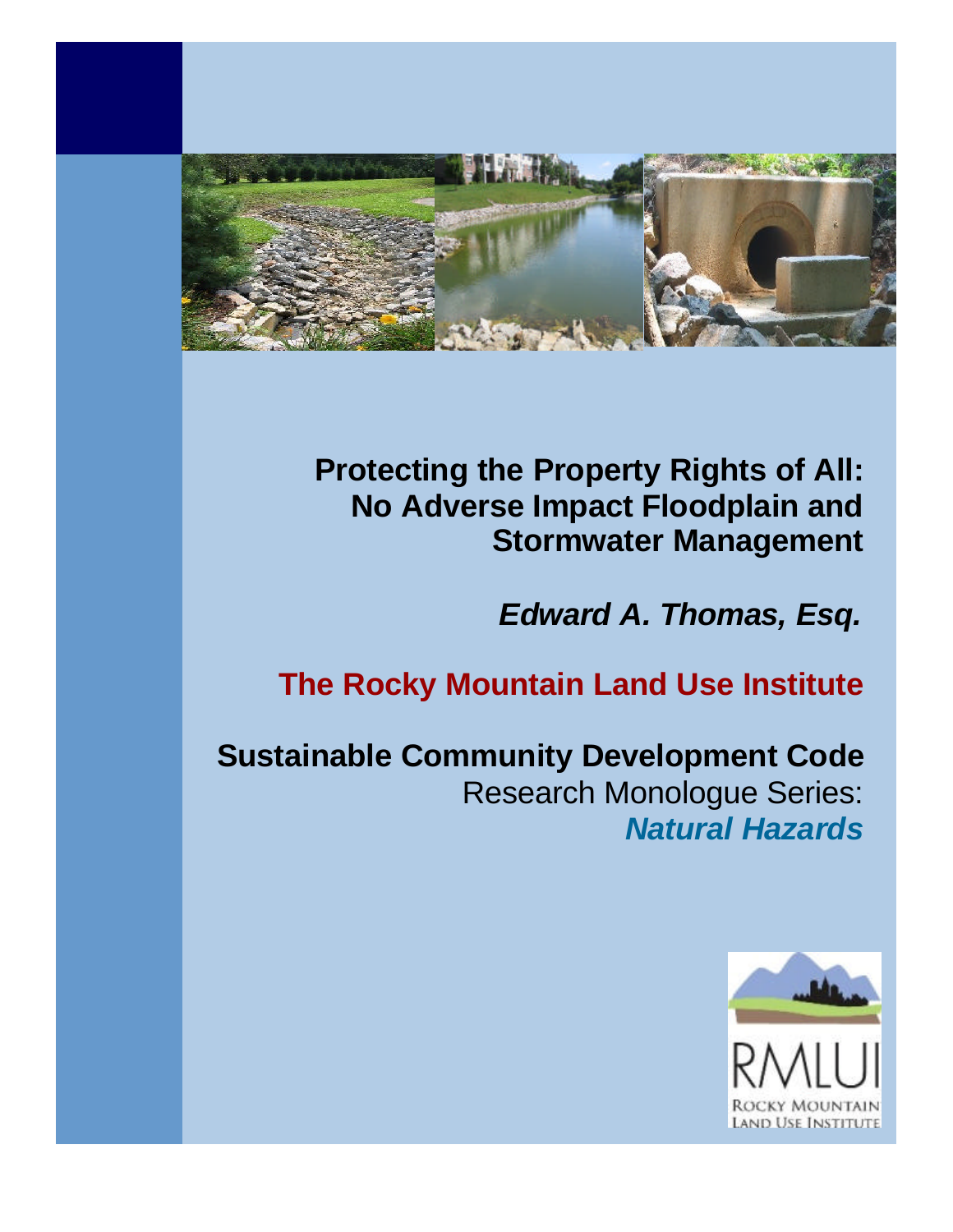# **Protecting the Property Rights of All: No Adverse Impact Floodplain and Stormwater Management**

**Edward A. Thomas, Esq.**

**Sustainable Community Development Code** Research Monologue Series *Natural Hazards*

## **The Rocky Mountain Land Use Institute**

## **About the Research Monologue Series**

The Sustainable Community Development Code, an initiative of the Rocky Mountain Land Use Institute, represents the next generation of local government development codes. Environmental, social, and economic sustainability are the central guiding principles of the code. Supporting research for the code is represented by a series of research monologues commissioned, presented and discussed at a symposium held at the University of Denver in September of 2007. RMLUI and the University of Denver's Sturm College of Law extend its gratitude to the authors of the papers who have provided their talents and work pro bono in the service of the mission of RMLUI and the stewardship of the creation.

Copyright January, 2008 by the Rocky Mountain Land Use Institute (RMLUI)

www.law.du.edu/rmlui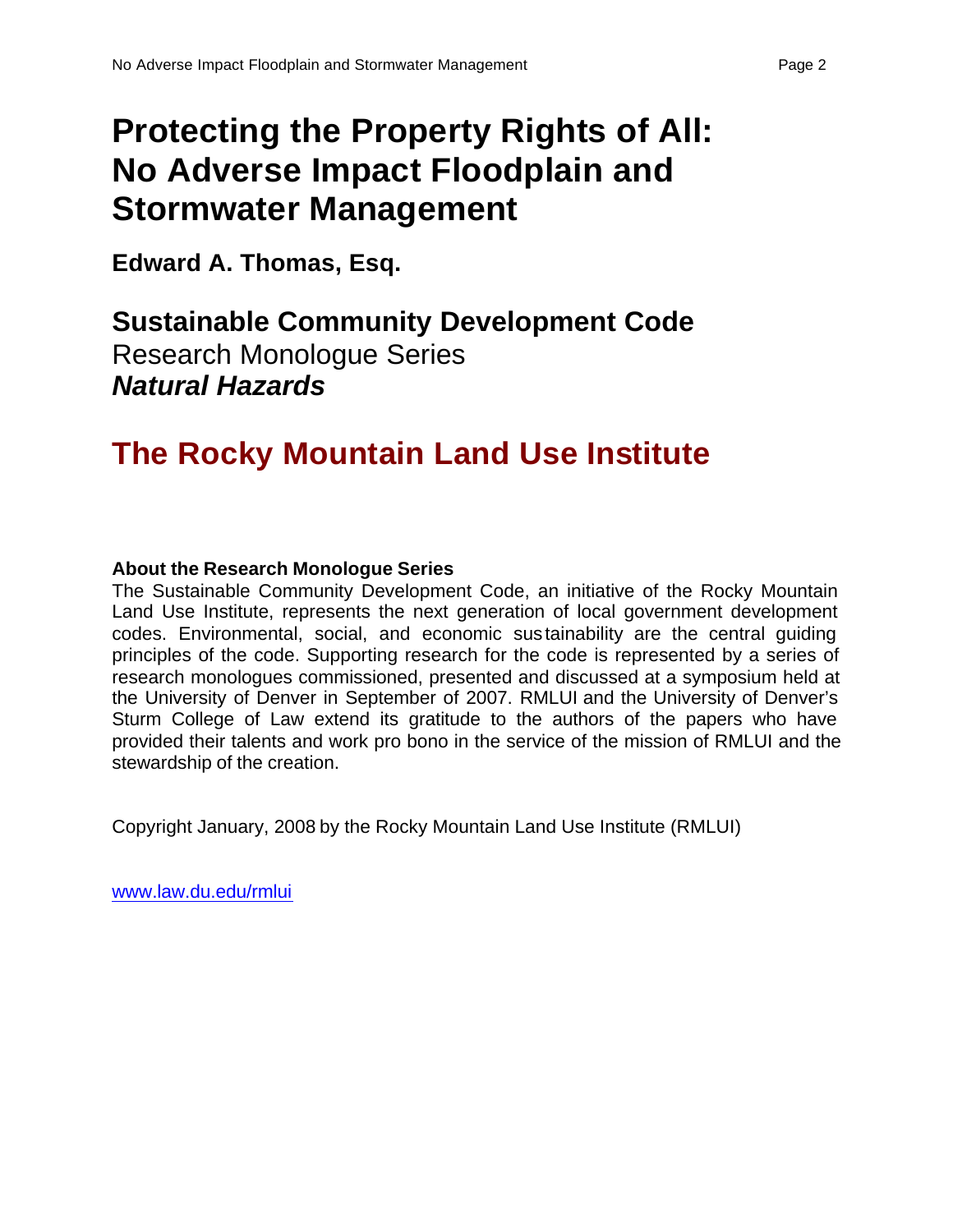### **About the Author**

**Ed Thomas** is a Floodplain Manager, and Disaster Response and Recovery Specialist, who is also an Attorney. His primary concern is the prevention of misery to disaster victims, the public purse, and to the environment. The Law is his chosen method of accomplishing this goal.

> Contact Information: Email: ethomas@mbakercorp.com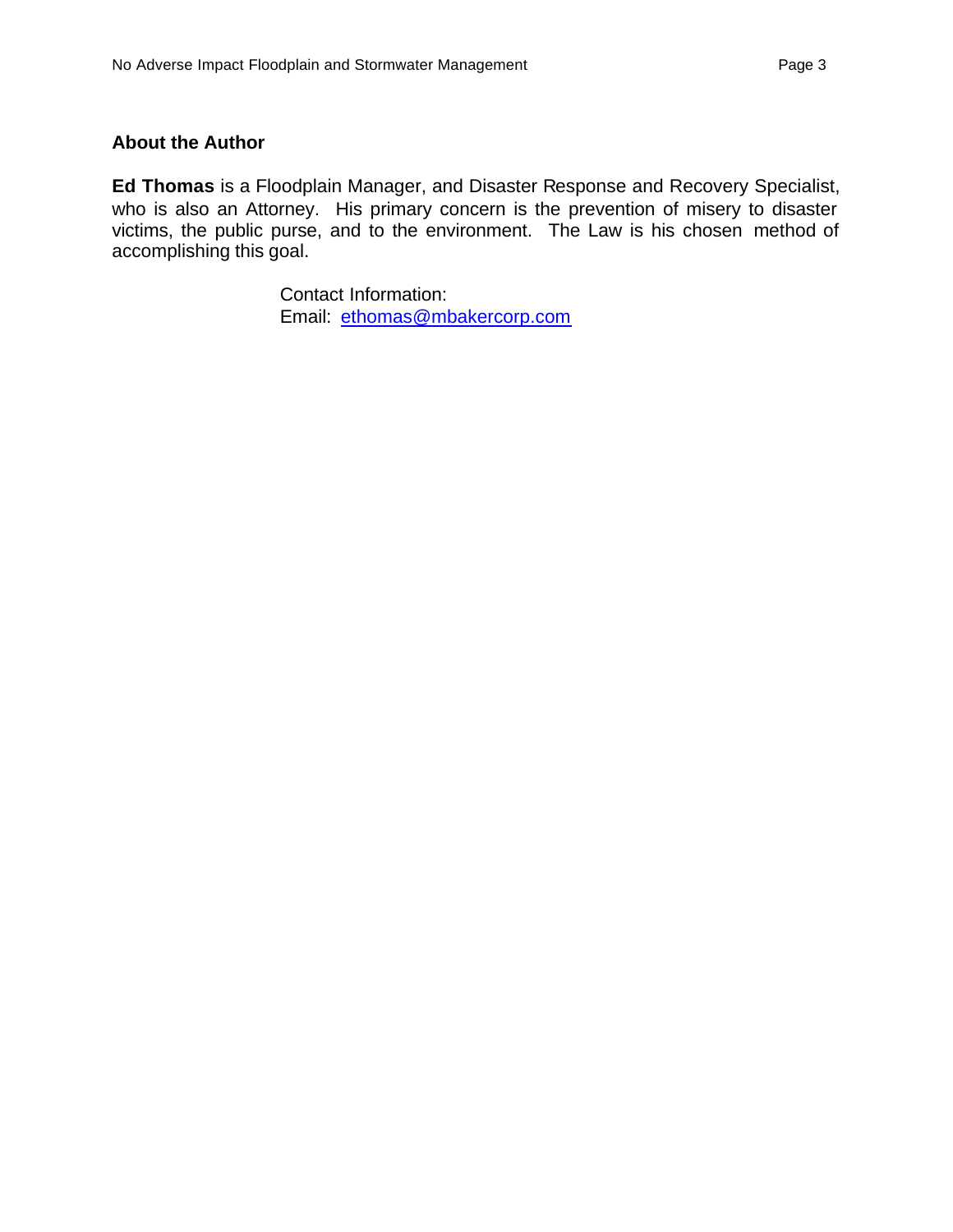### **I. Background**

The question of the rights, duties, and prerogatives attendant to the ownership of land has bedeviled attorneys, philosophers and governments since ancient times. Some philosophers, such as John Locke, advocate an expansive view of property rights that would very much minimize governmental restriction. This philosophy is expressed wonderfully in books such as *Property Rights in 21<sup>st</sup> Century America* by Timothy Sandefur, The Cato Institute 2006. Other philosophers such as Benjamin Franklin advocate a view of property rights that emphasize the primacy of the needs of the society of a whole at the expense of the individual landowner. Books such as *The Land We Share,* by Eric T. Freyfogle, Island Press 2003, beautifully express the philosophy of the primacy of societal needs in evaluating property rights.

The founding fathers of this nation seemed to advocate a somewhat middle course between the philosophies of Locke and Franklin. The debate surrounding the point at which private property rights become subordinate to the overall needs of the society continues to rage on today in courts, articles, and daily interaction between property owners and governments. This paper does not attempt to reconcile these differing philosophies. However, one thing upon which virtually all legal philosophers agree is that nobody possesses a right to use their land to harm others. This paper suggests that the prevention of harm to the community is an excellent place to start developing land use regulation. The Association of State Floodplain Managers (ASFPM) has developed a phrase that attempts to capture the concept of managing land use in such a manner as to not harm one's neighbors: "No Adverse Impact Floodplain Management." NAI or No Adverse Impact is defined as "…an approach that ensures the action of any property owner, public or private, does not adversely impact the property and rights of others." This principle makes a community look at what really needs to be done to prevent damage to people, property, and the environment. This concept requires looking beyond business as usual, including rote reliance on local, Federal and State Minimum Standards.

Since the late 1980's there have been a series of cases from the United States Supreme Court which have confused many people about the point at which land use regulations so restricts the rights of a landowner that a compensable taking of property has occurred under the Fifth Amendment to the Constitution. These cases are usually referred to as "Taking Issue" cases. This has led to serious concern and uncertainty on the part of planners and other regulators as to just what extent property can be fairly, properly and legally regulated.

In 2005, the Unites States Supreme Court unanimously issued an important ruling *Lingle v. Chevron*, 544 US 528, 125 S. Ct 2074 (2005) which significantly clarifies "Takings" jurisprudence. In *Lingle*, the court held that there is a four part test to determine if a regulation is a taking: a) physical intrusion; b) denial of "all economically beneficial use;" c) a significant, but not complete denial of beneficial use; d) a land use exaction which has little or no relationship between the exaction and the articulated government interest; e) in addition, Justice Kennedy noted in concurring with the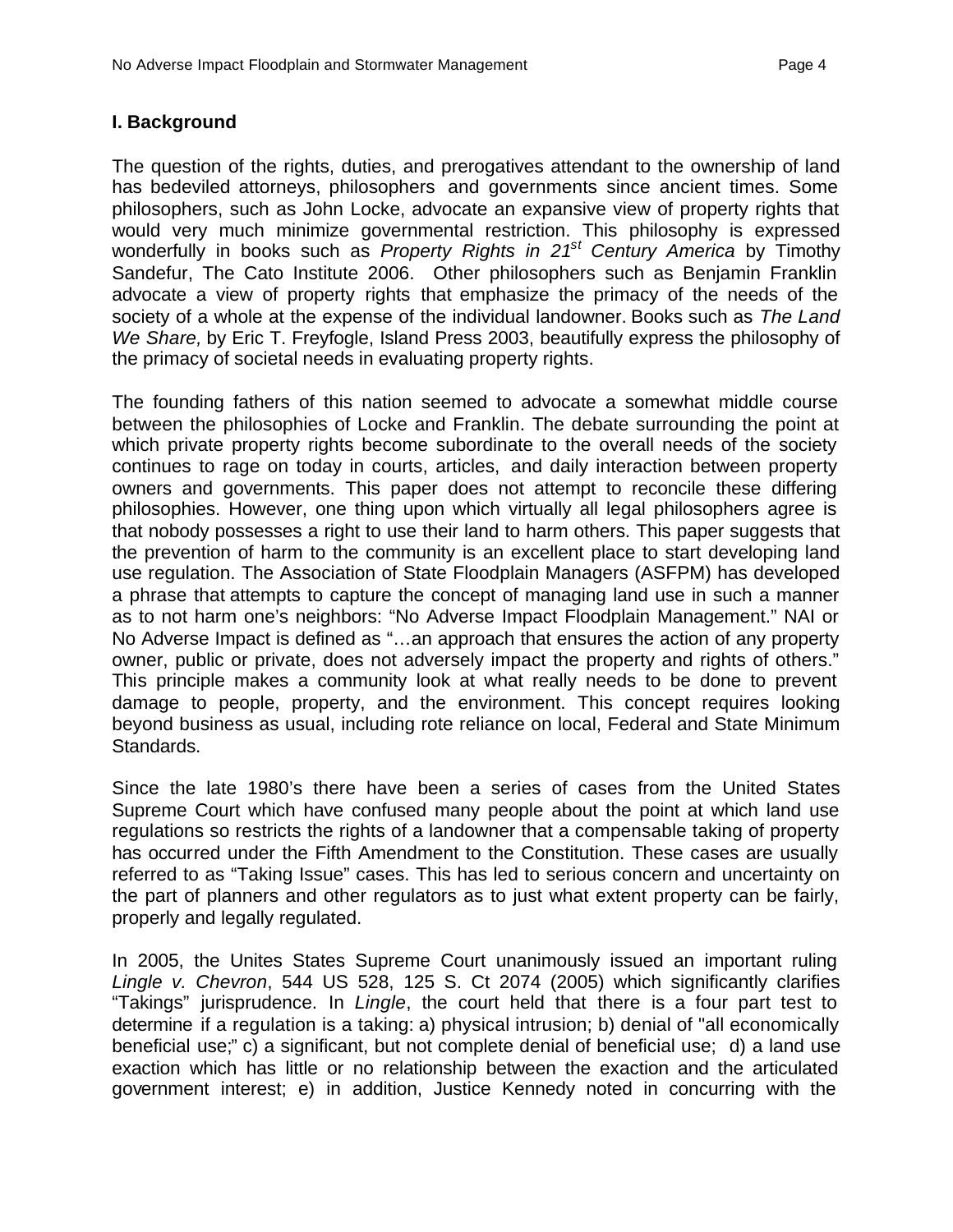unanimous court that the decision did not foreclose the possibility of litigating a regulation which was "so arbitrary or irrational as to violate due process." This decision by the nation's highest court enormously supports the fair and thoughtful "No Adverse Impact" regulation.

In cooperation with the Association of State Floodplain Managers (ASFPM), the author has both authored and co-authored a series of publications and presentations addressing critical issues pertinent to the No Adverse Impact concept. These are summarized below:

- a) Review the truly ancient legal roots of the National Flood Insurance Program and the "No Adverse Impact" floodplain management concept;
- b) Demonstrate how using the Flood Insurance Program as well as the "No Adverse Impact" standard avoids much, if not all, of the uncertainty surrounding the US Supreme Court's taking issue cases;
- c) Demonstrate that long standing property rights principles overwhelmingly support the Land Use Regulations of the Flood Insurance Program as well as "No Adverse Impact" based regulation of hazardous areas;
- d) Challenge planners and regulators to be bold in regulating hazardous locations; but, at the same time, be fair and sensitive to the deep and abiding concerns of the property rights movement. Failure to recognize the deep passion for "civil rights" on the part of some members of this movement could lead to success in becoming a successful "civil rights" struggle, which changes ancient doctrines of property rights in such a way as to seriously erode the capability of government to regulate hazardous areas.
- e) Demonstrate that a "No Adverse Impact Approach" is not anti-development; but, rather significantly protects the property rights of everyone in the community by providing a fair and pragmatic foundation for safe and proper development. This safe foundation in turn should lead to the creation of a sustainable community which includes housing and other community facilities which are decent, safe, sanitary and affordable.

The first of these lectures was presented at the 2004 National Hazards Conference in Boulder, Colorado. Over fifty lectures and Workshops have since been deployed around the country to organizations as varied as the American Planning Association; the Academies of Science, Disasters Roundtable; the Association of State Floodplain Managers National Conferences; the National Association of Flood and Stormwater Management Agencies; and the Center for American and International Law-American Bar Association.

 $\overline{a}$ 

<sup>&</sup>lt;sup>i</sup> Pro bono lectures and workshops around the country have been presented by the author. Further information on No Adverse Impact is available at the ASFPM web site: www.floods.org.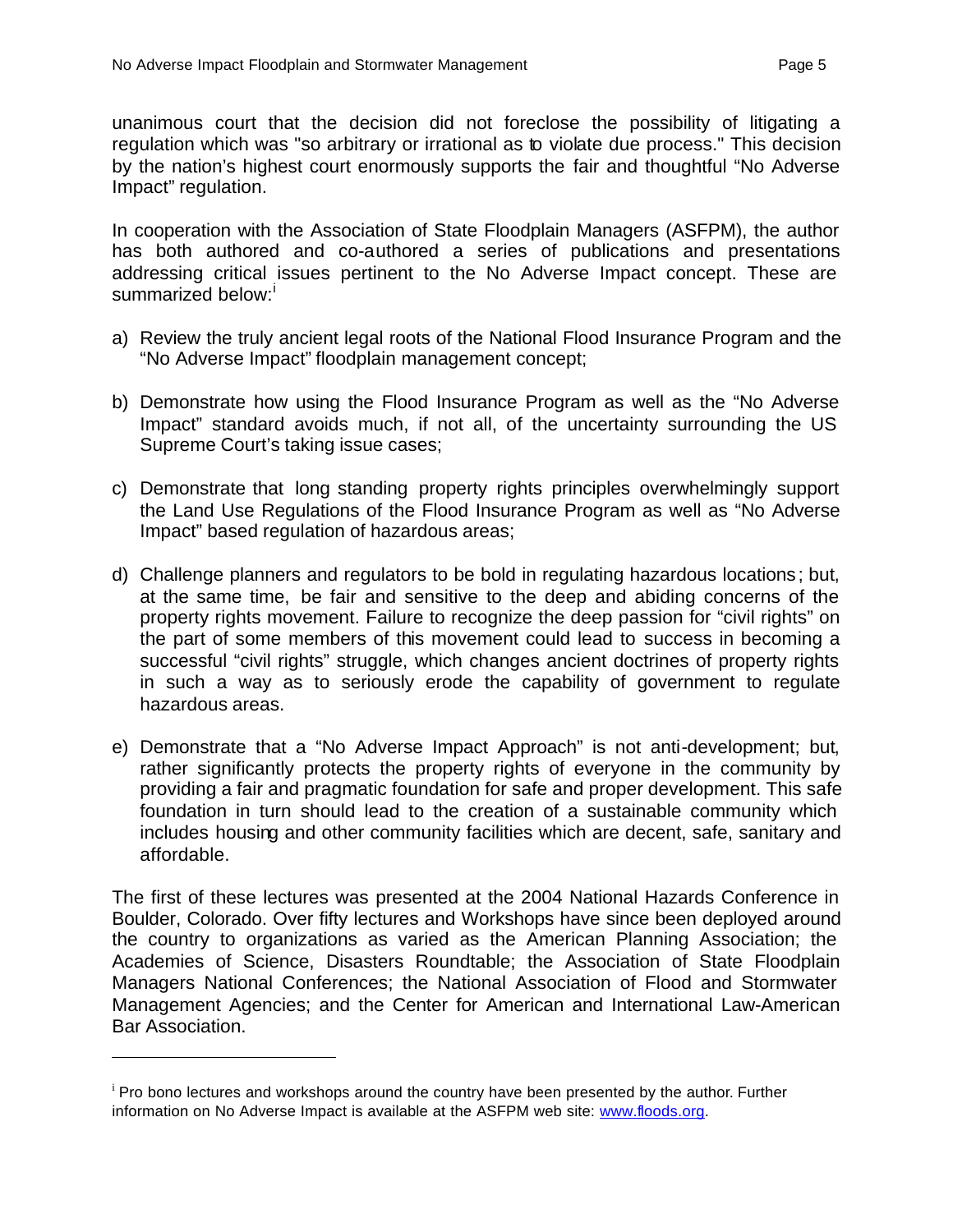## **II. No Adverse Impact Floodplain and Stormwater Regulation.**

Recent court cases nationally, overwhelmingly support the National Flood Insurance Program (NFIP) and the concept of No Adverse Impact (NAI). NAI, which is a further extension of the philosophy of the NFIP, has profoundly deep legal roots, and if properly applied, should resist legal challenge as much as anything can in this uncertain world.

NAI is a *principle* that leads to a *process* which is legally acceptable, non-adversarial (neither pro- nor anti-development), understandable, and palatable to the community as a whole. It is built on and is a further extension of the philosophy of the NFIP.

The National Flood Insurance Program has, in the opinion of the author, been the most cost effective program of hazard mitigation in history. It has induced approximately 20,000 local governments to adopt zoning, building codes, and other regulations designed to reduce flood losses. Implementation of those regulations at the local level prevents an estimated annually loss of 1.2 billion dollars, and untold misery to disaster victims and to the environment. In addition, other than the catastrophic losses caused by Hurricanes Rita and Katrina, the NFIP has been self-supporting since 1981. Claims are paid by premiums received from flood-prone policyholders. This self-supporting aspect of the program has saved the federal taxpayer an estimated \$5 billion in IRS casualty losses, disaster payments and related costs.

The National Flood Insurance Program serves as the foundation and conceptual basis of No Adverse Impact Floodplain Management. The NFIP is the most cost-effective Hazard Mitigation Program in history. The NAI Principle kicks the NFIP up a notch or two!

How does one follow the Principle of NAI?

- a) Attempt to identify all the impacts of a proposed development.
- b) Attempt to determine all the properties which will be impacted.
- c) Notify potentially impacted persons of the impact of any proposed development.
- d) Design or re-design the project to avoid adverse impacts.
- e) Require appropriate mitigation measures acceptable to the community and the affected members of the community.

What is the result of following the NAI Principle?

- a) The Property Rights of Everyone in the Community are respected and protected;
- b) With NAI, the people who may be victimized by improper development are made aware and can voice their concerns to community officials;
- c) Prevention of harm to the public is accorded enormous deference by the courts;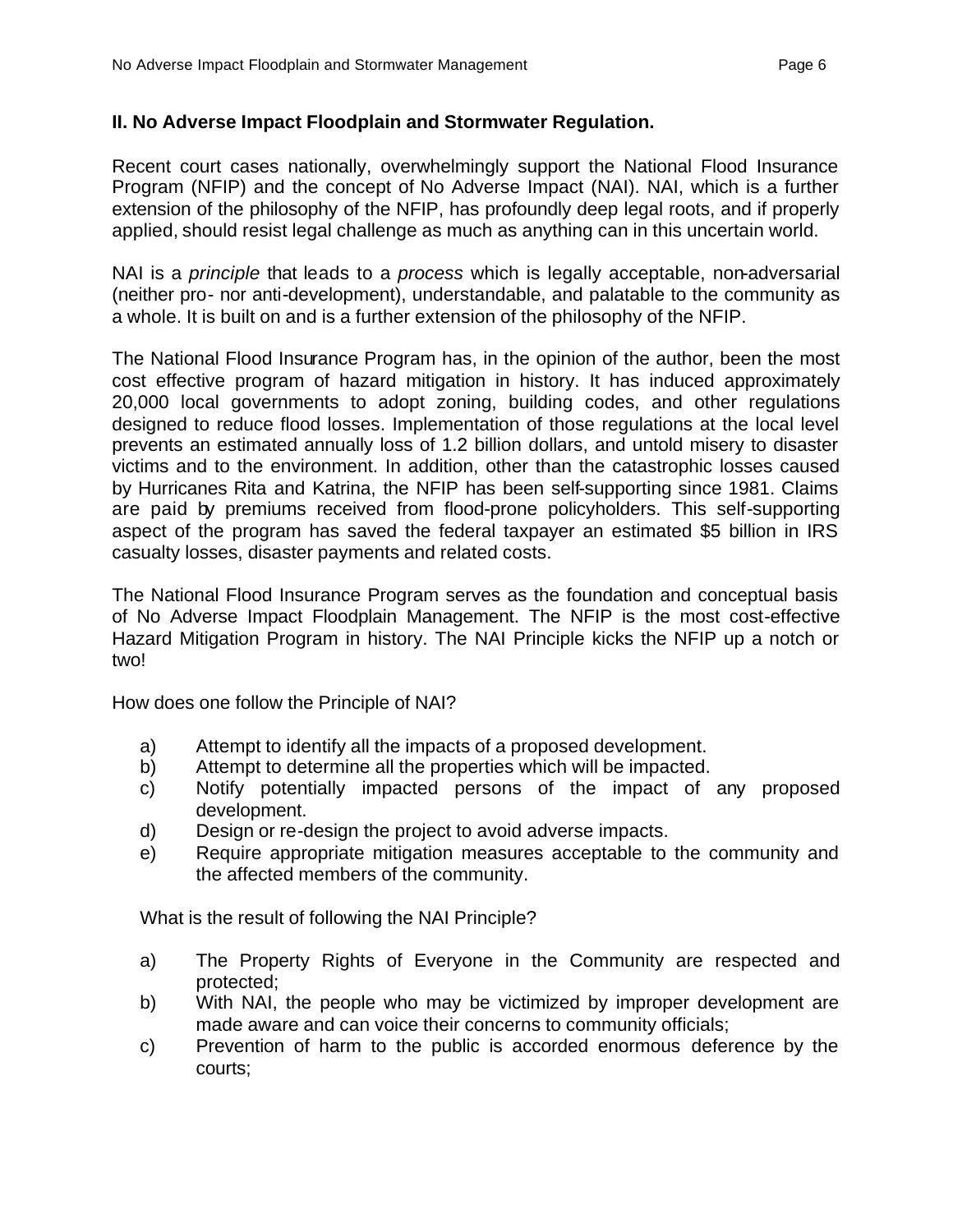- d) Rather than an adversarial approach, developers and regulators work together; and
- e) The Federal Emergency Management Agency's (FEMA) Community Rating Systemii gives credits for most NAI floodplain management activities, which may lead to lower flood insurance premiums in eligible communities.

The NAI process clearly establishes that the "victim" in a land use development is not the developer, but rather the other members of the community who would be adversely affected by a proposed development. The developer is liberated to do what American private industry does best: solve problems. The development team can work with community officials to plan and engineer their way to a successful, beneficial development.

Benefits of NAI:

- a) Consistent with no net loss of ecological functions;
- b) Can seriously help communities in arid areas;
- c) Provides a pragmatic standard for regulation;
- d) Complements all water resources programs: including water quality, water quantity, as well as good wetland and stormwater regulation
- e) Makes sense on a local and regional basis

## **III. Case Review**

Is NAI some new concept that the Association of State Floodplain Managers cooked up? No, it is a very old idea. So old, in fact, it is a maxim of ancient Roman law expressed in Latin as, "Sic utere tuo ut alienum non laedas." In English, "Use your own property so that you do not injure another's property." The bottom line, No Adverse Impact is consistent with both ancient common law and the United States Constitution. The Fifth Amendment to the Constitution of the Unites States says, "…nor shall private property be taken for public use without just compensation." Several Supreme Court cases have clarified this subject. Notably, *Pennsylvania Coal Company vs. Mahon,* 260 US 293 (1922) stated that a government regulation can restrict the owner's freedom to use his property to such an extent that it can constitute a "taking" of that property without compensation.

 $\overline{a}$ ii Further information concerning the Community Rating System can be obtained on FEMA's web site at: http://www.fema.gov/business/nfip/crs.shtm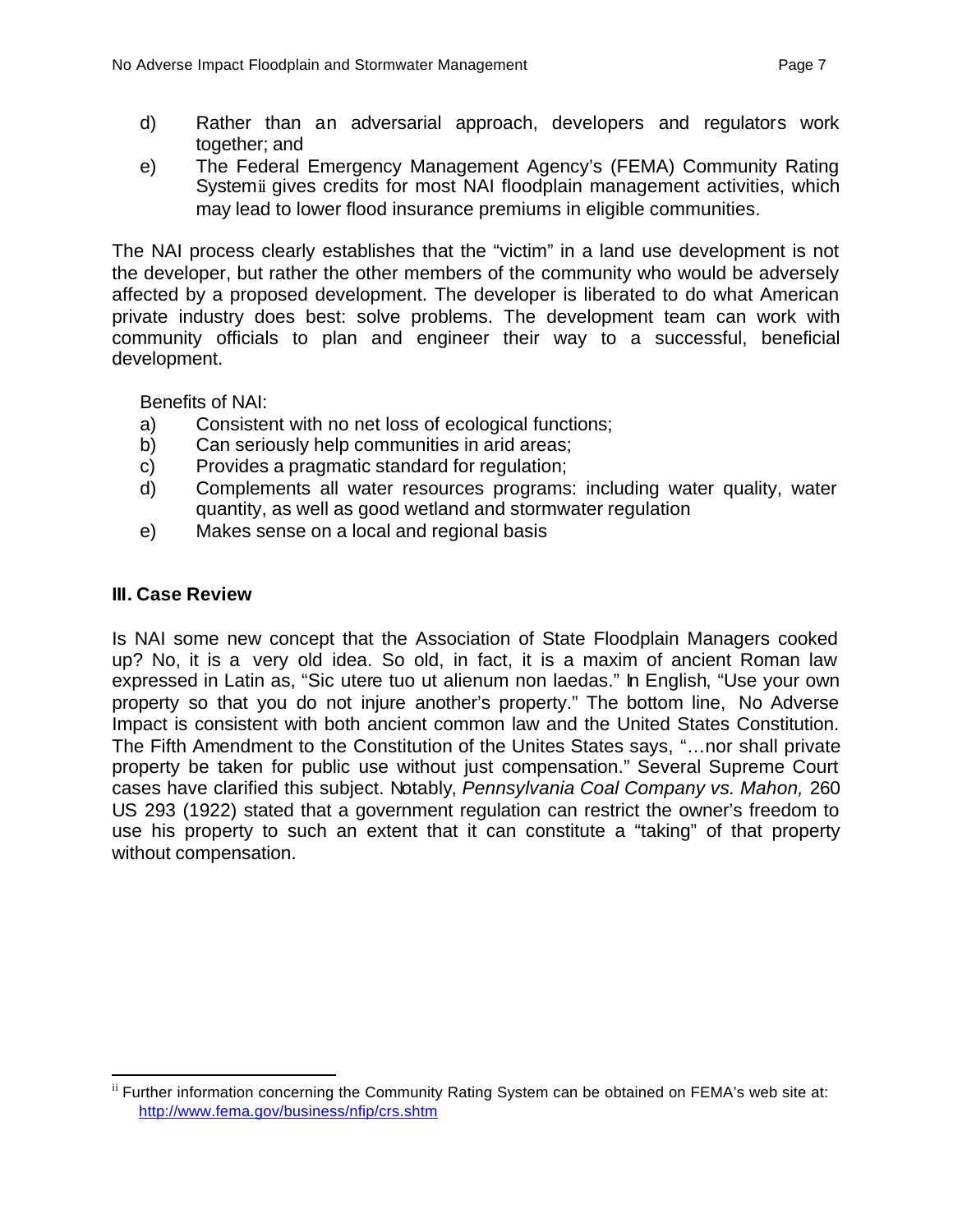### **A Landowner Has Many Rights but Does Not Have All Rights under the Law**

- No Right to be a Nuisance
- No Right to Violate the Property Rights of **Others**
- No Right to Trespass
- No Right to be Negligent
- No Right to Violate Laws of Reasonable Surface Water Use; or Riparian Laws
- No Right to Violate The "Public Trust"

Over the last few decades, there has been an increase in taking issue cases and related controversies involving development. One might think from listening to some commentators that they were winning and governments were retracting their regulations. However, some of us in the field have reviewed these cases as they applied to protecting people and property from a hazard. We have seen a common thread: *the courts have modified common law to require an increased standard of care as the state of the art of hazard management has improved.*

State and local governments are vastly more likely to be successfully sued for permitting development resulting in problems such as roads, stormwater systems, and bridges than they are for prohibiting such development. Almost no hazard-based regulations have been held to be a taking. On the other hand, there have been many cases where communities and landowners were held liable for harming others.

In review of these cases, there is a common theme that clarifies what communities failed to do:

- a) They did not do No Adverse Impact planning.
- b) They did not identify the impacts of the development activity.
- c) They did not notify the soon to be afflicted members of the community.
- d) They did not redesign or reconsider the project.
- e) They did not require appropriate and necessary mitigation measures.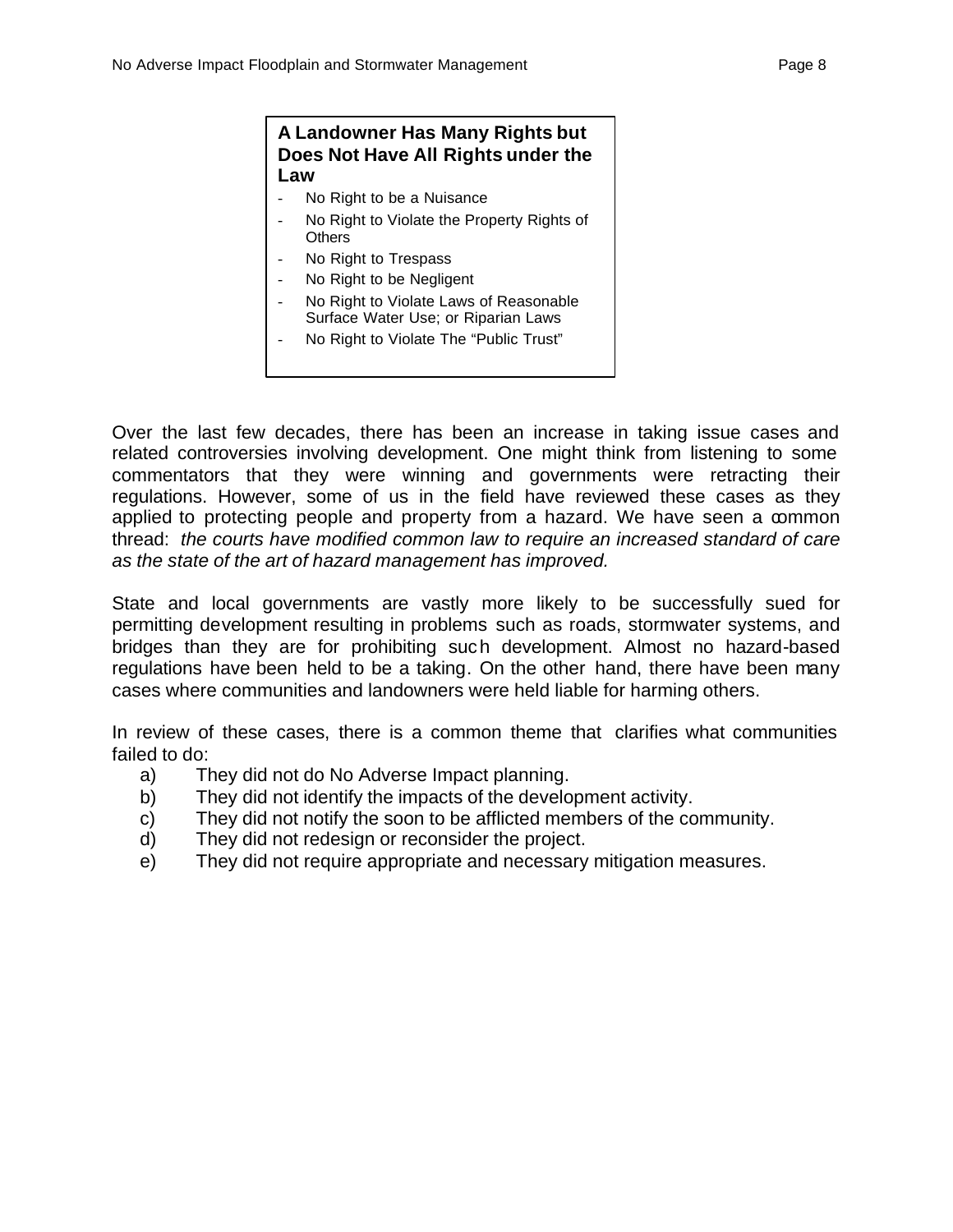## **Examples of Situations where Governments Have Been Held Liable**

- Construction of a Road Blocks Drainage
- **Stormwater System Increases Flows**
- Structure Blocks Watercourse
- Bridge Built Without Adequate Opening
- Grading Land Increases Runoff
- Flood Control Structure Causes Damage
- Filling Wetland Causes Damage
- Issuing Permits for Development that Causes Harm to a Third Party

The United States Supreme Court recently issued a ruling in the case of *Lingle V. Chevron*, 125 S.Ct. 2074 (2005). That unanimous opinion of the Court sets forth four methods to pursue a regulatory taking case.

- 1. **Physical invasion** as in *Loretto v. Teleprompter Manhattan,* 458 US 419 (1982). The *Loretto* Case involved a New York City requirement that all residential buildings must permit a cable company to install cables, and a cable box the size of a cigarette pack. The Court held that any physical invasion must be considered a taking.
- **2. The total, or near total regulatory taking** as exemplified by the Case of Lucas v. South Carolina Coastal Council, 505 US 1003 (1992), where plaintiff Lucas was prohibited from building a home on the only vacant lots left on an otherwise fully developed barrier beach just outside Charleston. The lower courts in South Carolina had determined that if Lucas were not allowed to build, the value of his property would be zero or very near zero. The Court said that if Lucas was a "nuisance" under State law, even a total extinquishing of the value of his property, might not be a taking. But, if the South Carolina courts determined that the Lucas house was a nuisance, then a state plan to deal with the nuisance caused by the many other homes in that same area would be required.
- 3. **A significant, but not nearly total taking** as exemplified by the Penn Central Transportation Company v. New York City, 438 US 104 (1978), where the Penn Central Company was not permitted to build above Grand Central Station in New York City to the full height permitted by the overlay zoning in the area, for Historic Preservation reasons, but was provided transferable development rights. In Penn Central the Court used a three part test: a) economic impact, b) how regulation affects "investment-backed expectations", c) character of the government action.
- 4. **Land use exactions** which are not really related to the articulated government interest, as in Nollan v. California Coastal Commission, 483 US 825 (1987), where the California Coastal Commission conditioned a permit to expand an existing beachfront home on the owner granting an easement to the public to cross his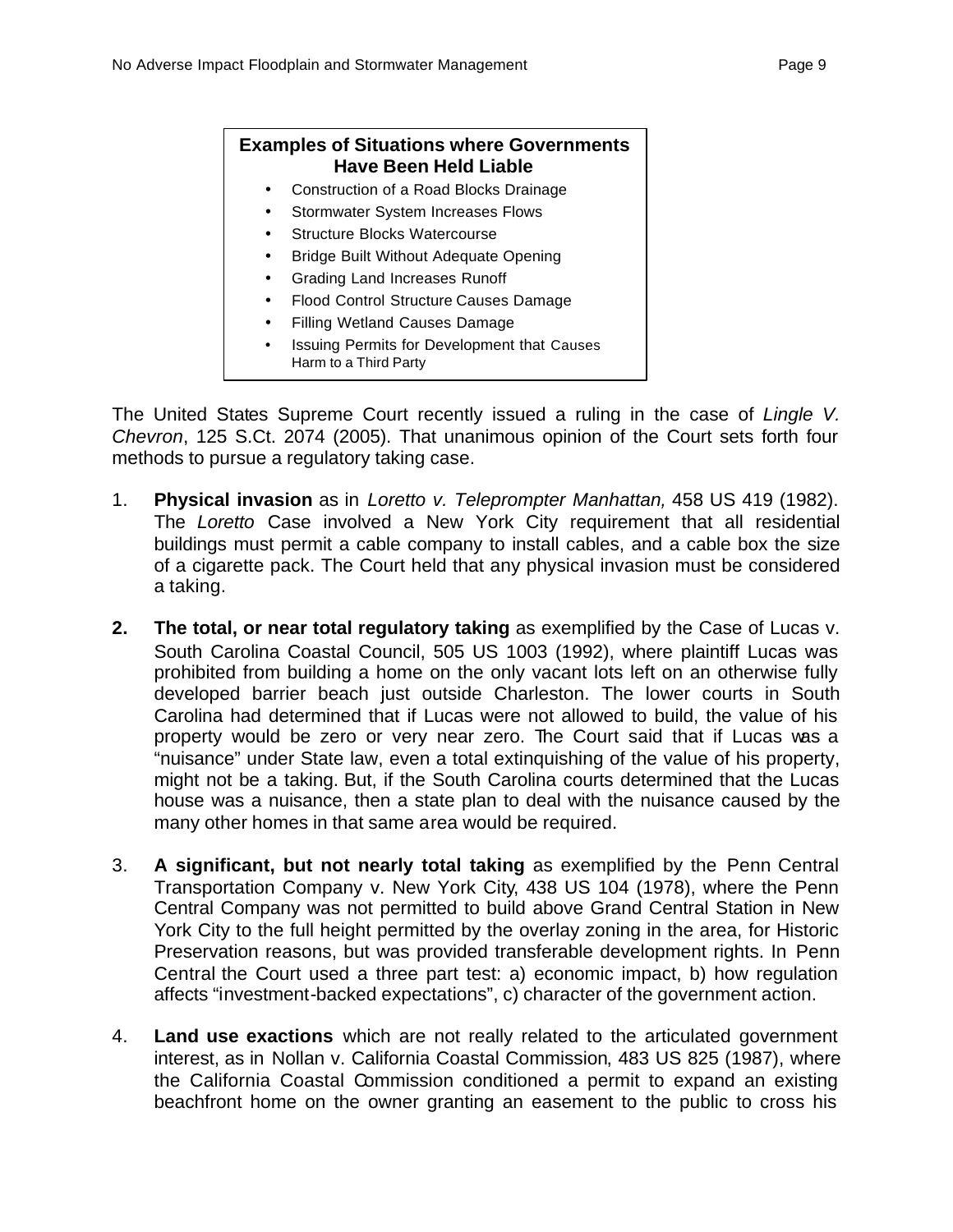beachfront land. The articulated government interest was that the lateral expansion of the home would reduce the amount of beach and ocean the public on the roadside of the home could see. The Court indicated that preserving public views from the road really did not have an essential nexus with allowing folks to cross a beach. The Court also cited the Dolan v. Tigard, 512 US 374 (1994) case expansion of a plumbing store required granting an easement within an adjacent flood plain property for a bike path on the basis of a possible increase in traffic caused by the expansion of the store. Again, in Dolan, the court indicated that there was no relationship or nexus between the government interest and the exaction attempted.

In *Lingle*, the court specifically indicated it will no longer use the first part of the two-part test for determining a Taking set forth in *Agins v. City of Tiburon* , 447 US 255 (1980): a) whether the regulation substantially advances a legitimate state interest, b) denies owner an economically viable use of land. The removal of this "substantially advances a legitimate state interest" prong of a takings test is a huge help to floodplain managers, to the concept of NAI, and to planning in general. In essence, the question of whether an action by a legislative body "substantially advanced a legitimate state interest" had provided a mechanism for judicial second-guessing of the relative merits of legislative action. The Supreme Court indicates it will defer to legislative decisions unless there is no real relationship between what the legislative body desires and the action taken, or there is some other due process or equal protection issue. *See*, Nollan, *supra*; Dolan *supra*.

The Court summed up its reasoning by stating that the tests articulated in *Lingle*, all aim to identify regulatory actions that are functionally equivalent to a direct appropriation of or ouster from private property. This clear statement by the nation's highest court tremendously supports both the principles of the National Flood Insurance Program (NFIP) and No Adverse Impact (NAI) floodplain and stormwater management. Both the NFIP and NAI seek to require the safe and proper development of land subject to a hazard. Neither the NFIP nor NAI floodplain and stormwater management require or support government regulations that oust people from their property.

## **IV. Other Recent US Supreme Court Cases:**

### *Kelo v. New London*, 126 S. Ct. 326 (2005).

*Kelo* involved condemnation, a "paid taking" of residences. The case concerned whether economic development in a community was considered a "public use" for purposes of a taking as described in the Constitution. The five-to-four decision that, yes, economic development can be considered a public use, shows how much deference the majority of the Justices are willing to give to local decision makers who, in this case, had decided to condemn private land so that commercial redevelopment could take place. Pro-government and planning associations cheered the decision. However, the announcement of the decision was also greeted by widespread public concern, outrage,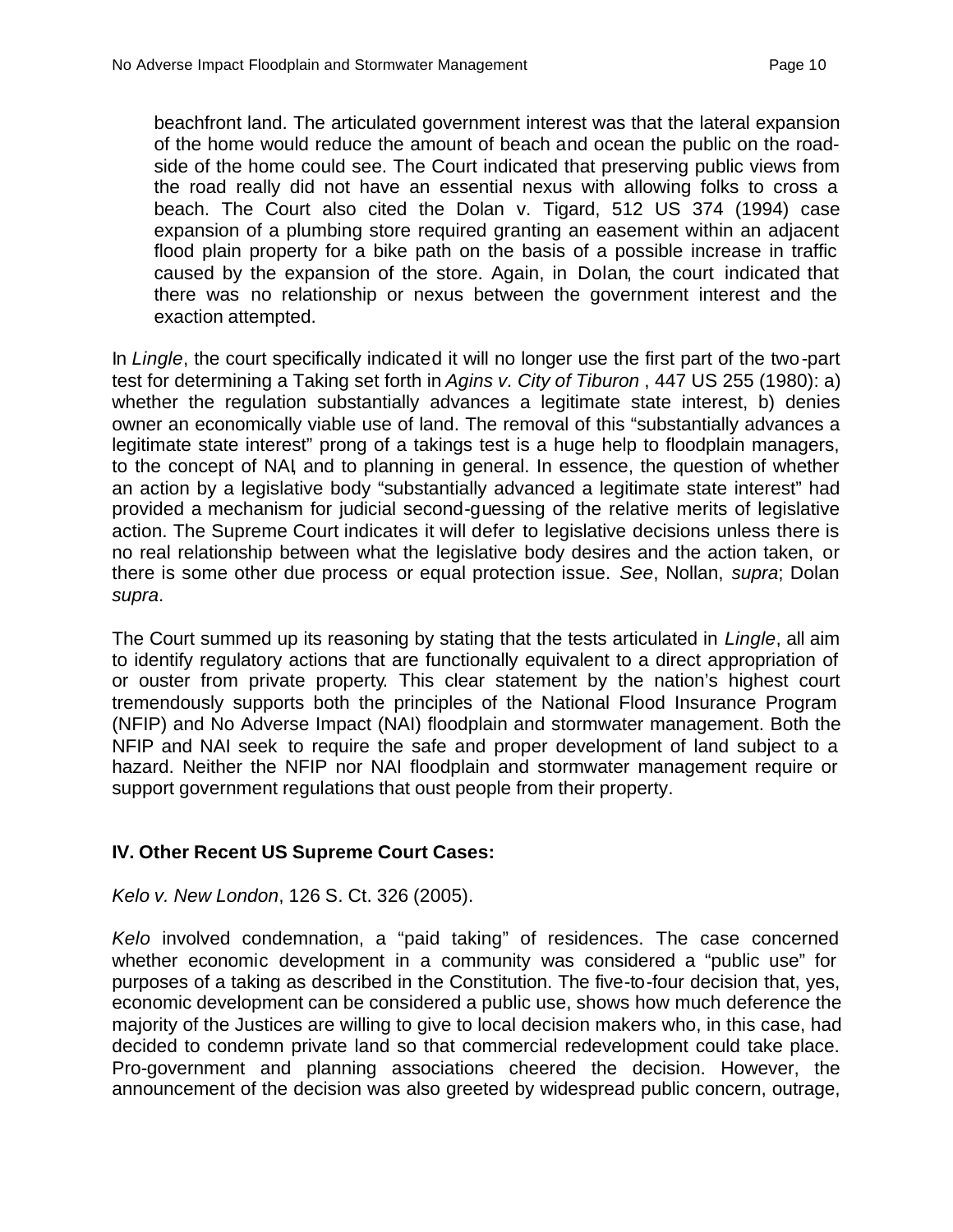and proposed legislative correction of the decision from property rights advocates and groups concerned about the rights of minorities. This widespread concern illustrates the extreme sensitivity of issues involving property rights. For floodplain and stormwater managers, the primary lesson of this case is that the Court was willing to give enormous deference to local decisions about what is best for a community, thus offering support to the concepts and principles of the Flood Insurance Program and No Adverse Impact floodplain/stormwater management.

## *San Remo Hotel v. City and County of San Francisco*, 125 S. Ct. 2491 (2005).

This unanimous decision in a case involving fees charged to permit the change of use of a hotel does not directly relate to hazard regulation. Nevertheless, it is important to floodplain managers because it indicates that takings claimants who have already litigated an alleged "taking" in state court do not necessarily get another "bite at the apple" in Federal court.

## **V. Summary**

Stormwater and floodplain managers can be heartened by the decisions and opinions in three Supreme Courts cases and three state cases, all of which support the concept of government management of areas prone to flooding, as summarized below.

- a) Four tests for a "taking" have been clearly delineated by the Supreme Court, all of which tend to restrict takings to fairly narrow circumstances.
- b) The Court indicated that deference will be given to local decisions in matters of land use and community development—a stance helpful to stormwater and floodplain management because it underscores the responsibility for and prerogatives of localities for management of land within their jurisdictions.
- c) When NAI planning is practiced and the community's plans and regulations look like they may meet resistance from landowners and developers, here are some hints to help frame the regulation to avoid a "taking" ruling:
	- i. Avoid interfering with the owner's right to exclude others. See*,* e.g., *Loretto v. Teleprompter Manhattan* 458 US 419 (1982).
	- ii. Avoid denial of all or nearly all reasonable economic uses. A nuisance like use which hurts other people is not a reasonable use. See, e.g., *Lucas v. South Carolina Coastal Council*, 505 US 1003 (1992).
	- iii. In highly regulated areas consider transferable development rights or similar residual right so the land has appropriate value. See*, Penn Central Transportation Company v. City of New York* 438 US 104 (1978).
	- iv. Clearly relate regulation to preventing a hazard, if and only if the Regulation is in fact designed to prevent harm. *See,* the very favorable court rulings in *Gove v. Zoning Board of Appeals of Chatham, Massachusetts*, 444 Mass. 754 (2005) and *Smith v. Town of Mendon*, 822 N.E./ 2d. 1214 (2004); in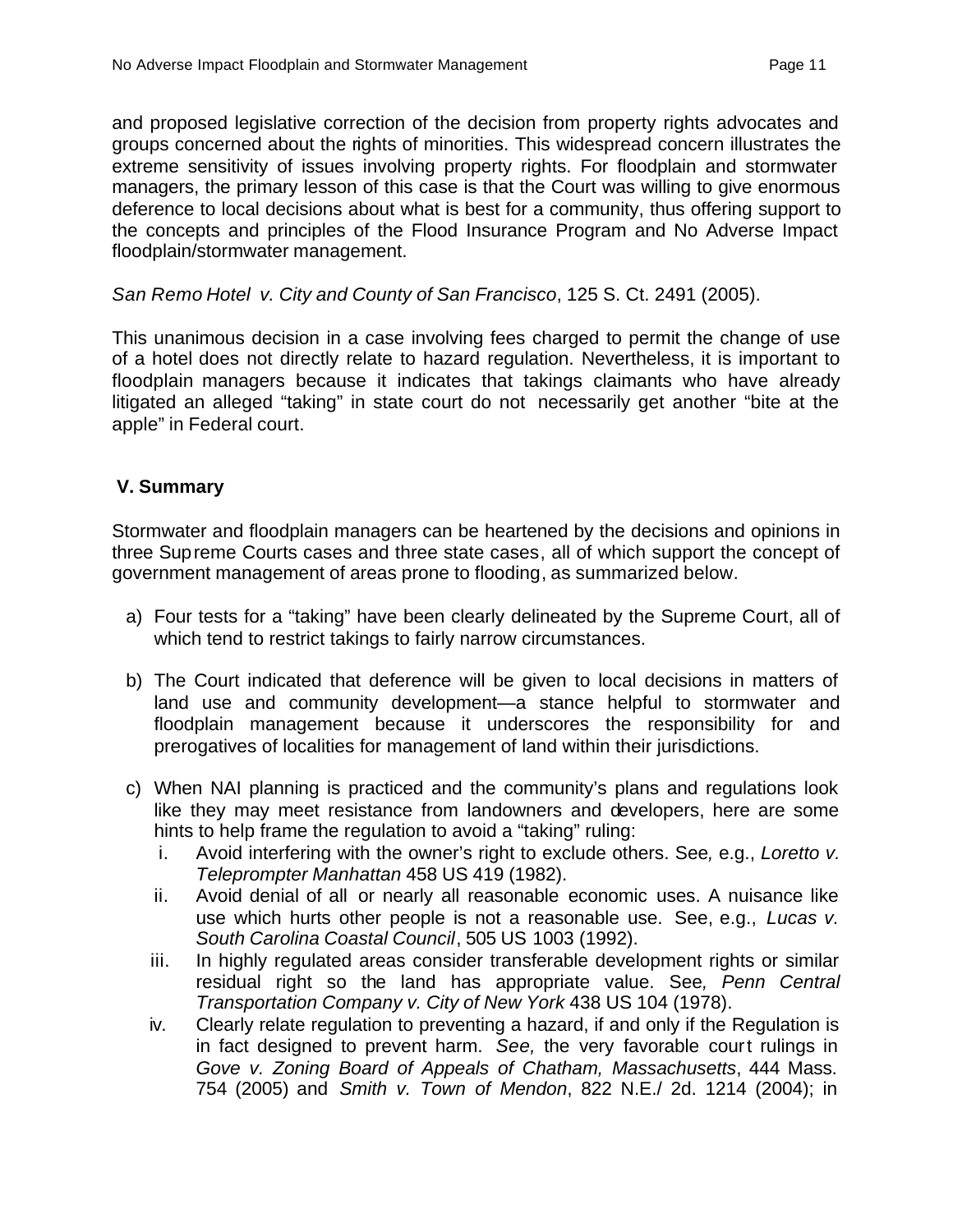contrast to the unfortunate cases of *Annicelli v. Town of South Kingston*, 463 A.d 133 (1983); and *Lopes v. Peabody* 417 Mass. 299 (1994).

- v. Improve your odds by establishing a) a fair variance system to deal with true hardships for situations which will not cause harm to others; b) providing flexibility in the regulation and c) applying the principle to the local government's own activities.
- vi. See also the American Planning Association (APA) *Policy Guide on Takings* adopted in 1995.

When one considers its basic concept, NAI has broad support. For example, the Cato Institute is a conservative think tank considered by many as closely associated with the "Constitution in Exile,"' the "Property Rights Movement" and other similar causes. The Institute stated that *compensation is not due when*, "…the government acts to secure rights - when it stops someone from polluting his neighbor…it is acting under its police power...because the use prohibited...was wrong to begin with." The Institute also testified before Congress about legislation requiring government paying landowners for regulations limiting what a property owner can do. The Institute testified that there should be provided a, "…nuisance exception to the compensation requirement….*When regulation prohibits wrongful uses, no compensation is required"* (*emphasis* added).*iv*

Local Officials should understand that, (a) hazard based regulations are generally sustained against constitutional challenges; and (b) the goal of protecting the public is afforded enormous deference by the courts. Therefore local officials should, (a) be confident; (b) be assertive protecting the public and the landowner; and (c) partner with other hazard regulators, such as wetlands programs. One can follow the NAI approach and set the regulatory standards needed to protect the property rights of all in the community, including developers.

The ASFPM's NAI tool kit proposes seven essential building blocks that require consideration and adjustment to achieve an NAI outcome. These are:

- 1. Hazard Identification- e.g. Floodplain maps and other tools
- 2. Education and Outreach
- 3. Planning

 $\overline{a}$ 

- 4. Regulations and Development
- 5. Hazard Mitigation
- 6. Infrastructure location and design
- 7. Emergency Services

It should be noted that achieving a sustainable outcome will most likely require integration of some or all of these elements and that single land use code strategy would only partially achieve an NAI outcome. Master planning is essential when one

iv Testimony of Roger Pilon, Senior Fellow and Director, Center for Constitutional Studies, Cato Institute, Before the Subcommittee on Constitution, Committee on Judiciary, US House of Representatives, February 10, 1995.

iii "Protecting Property Rights from Regulatory Takings" (the Cato Institute, 1995, Chapter 22, p.230).